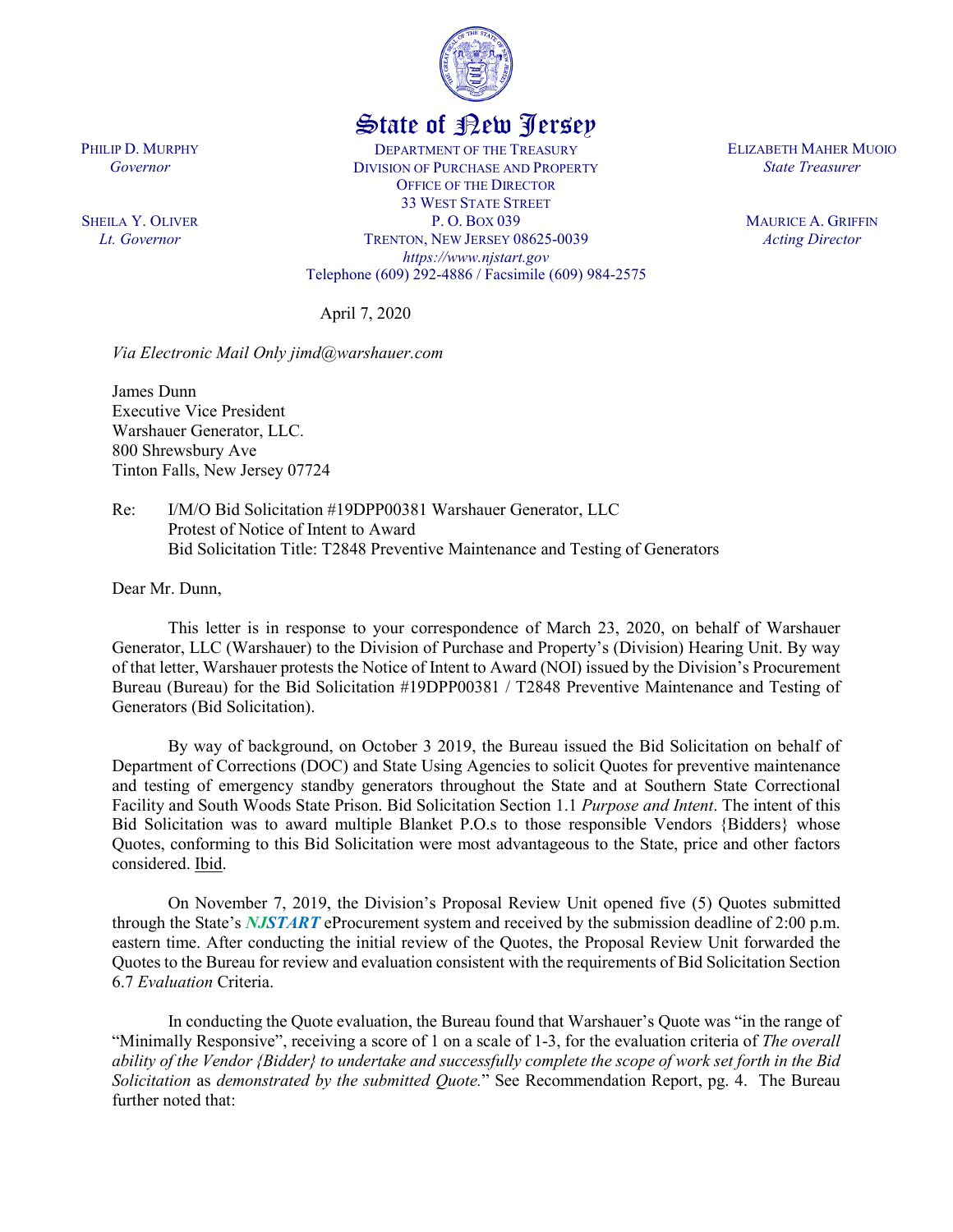Although the Bureau was able to confirm that the Warshauer has experience working on current State Blanket P.O.'s including T2732- Maintenance/Repair and Replacement Portable Commercial Mobile Generator, G4014-Mobile Light Towers, and T2871-Trailer Mounted Generators, the Vendor {Bidder} did not provide any additional examples of successful completion of contracts of similar size and scope per the Vendor {Bidder} Data Sheet. Additionally, Warshauer did not provide an approach to completing the scope of work, nor any plans for Blanket P.O. management as requested by the Vendor {Bidder} Quote Overview Form.

## $\lceil$ Id.]

Accordingly, based upon the submitted Quote, the Bureau was not confident that Warshauer could successfully complete the Scope of Work.

On March 13, 2020, the Bureau issued a NOI, advising all Vendors {Bidders} of its intent to award Blanket P.O.s as follows:

| <b>Vendor {Contractor}</b> | <b>Northern</b><br><b>Region</b> | Central<br>Region | Southern<br>Region | DOC<br><b>Facilities</b> |
|----------------------------|----------------------------------|-------------------|--------------------|--------------------------|
| EMR Power Systems, LLC.    |                                  |                   |                    |                          |
| FM Generator, Inc.         |                                  |                   |                    |                          |
| Modern Group, Ltd.         |                                  |                   |                    |                          |

On March 23, 2020, Warshauer submitted a letter to the Division's Hearing Unit protesting the Bureau's NOI and requesting "a re-evaluation of the overall ability of Warshauer to undertake and successfully complete the scope of work set forth based off the supporting information below." See Protest Letter, pg. 1. With its Protest Letter, Warshauer provided the following attachments:

- Attachment #1 list of State agencies that Warshauer provides generator service to;
- Attachment #2- the review of Warshauer Electric Supply generator division overview;
- Attachment #3 example of a Warshauer generator tech Work Order;
- Attachment #4 example of a Warshauer generator tech Load Bank test report;
- Attachment # 5 Warshauer generator Business Continuity Plan;
- Attachment #6- the certificate of acknowledgment that Warshauer Generator LLC is a Category 5 approved Small Business Enterprise that has met the criteria established by N.J.A.C. 17:13 and/or 17:14.
- Attachment  $# 7$  a copy of Warshauer's financials.

Warshauer asserts that the documents provided demonstrate its ability to undertake and complete the Scope of Work. Id.

In consideration of Warshauer's protest, I have reviewed the record of this procurement, including the Bid Solicitation, Vendors' {Bidders'} Quotes and protest, the relevant statutes, regulations, and case law. The issues raised in Warshauer's protest are sufficiently clear such that a review of the written record has provided me with the information necessary to determine the facts of this matter and to render an informed final agency decision on the merits of the protest. I set forth herein the Division's Final Agency Decision.

As it relates to a Vendor's {Bidder's} ability to complete the Scope of Work, Bid Solicitation Section 4.4.3 *Vendor {Bidder} Demonstration Of Its Ability To Complete The Scope Of Work* outlined what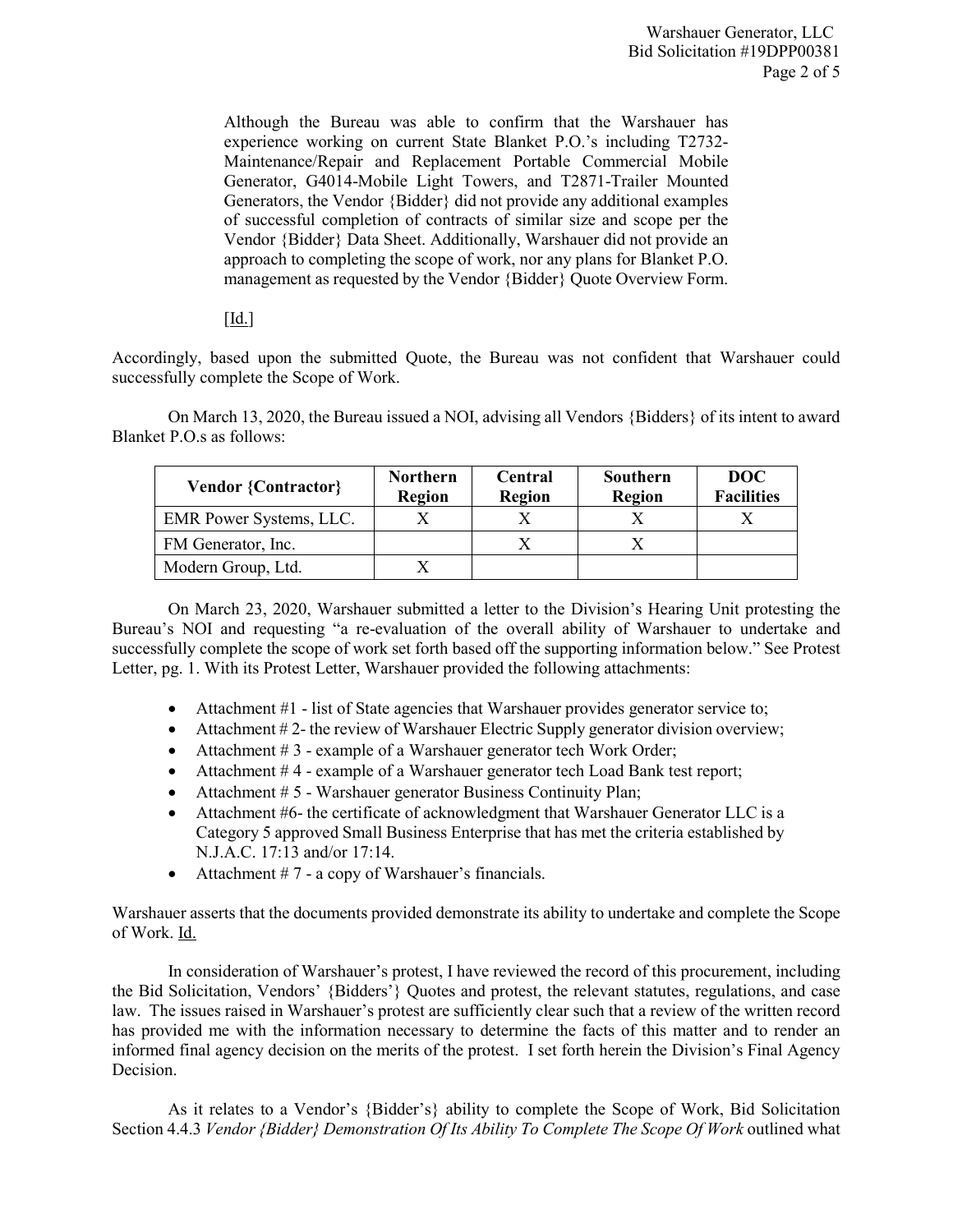a Bidder should submit as part of its Quote in order for the Bureau to evaluate whether a Vendor {Bidder} is capable of providing the services sought to the State. Specifically, Bid Solicitation Section 4.4.3.1 *Vendor {Bidder} Quote Overview Form* states:

> The Vendor {Bidder} should submit the Vendor {Bidder} Quote Overview Form with its Quote. The Vendor {Bidder} should complete all of the information requested on the form, so that the State is able to evaluate the Vendor's {Bidder's} ability to complete the Scope of Work.

> The Vendor's {Bidder's} responses to the questions on the form should be designed to demonstrate to the State that the Vendor's {Bidder's} plans and approach proposed to complete the Scope of Work are realistic, attainable, appropriate, and that the Vendor's {Bidder's} Quote will lead to the successful completion of the tasks required by this Blanket P.O.

Additionally, Bid Solicitation Section 4.4.3.2 *Vendor {Bidder} Data Sheet* states in pertinent part:

The Vendor {Bidder} should submit the Vendor {Bidder} Data Sheet with its Quote. The Vendor {Bidder} Data Sheet will be used to evaluate the Vendor's {Bidder's} ability to complete the Scope of Work.

The Vendor {Bidder} should provide in its response to Part I of the Vendor {Bidder} Data Sheet all relevant information regarding its experience in successfully completing contracts of a similar size and scope to the work required by this Bid Solicitation.

The Vendor {Bidder} must provide in Part II of the Vendor {Bidder} Data Sheet details of any negative actions taken by other contracting entities against it in the course of performing these projects including, but not limited to, receipt of letters of potential default, default, cure notices, termination of services for cause, or other similar notifications/processes. Additionally, the Vendor {Bidder} should provide details, including any negative audits, reports, or findings by any governmental agency for which the Vendor {Bidder} is/was the contractor on any contracts of similar scope. In the event a Vendor {Bidder} neglects to include this information in its Quote, the Vendor's {Bidder's} omission of necessary disclosure information may be cause for rejection of the Vendor's {Bidder's} Quote by the State.

The review of Warshauer's Quote indicates that the following documents were submitted as part of its Quote: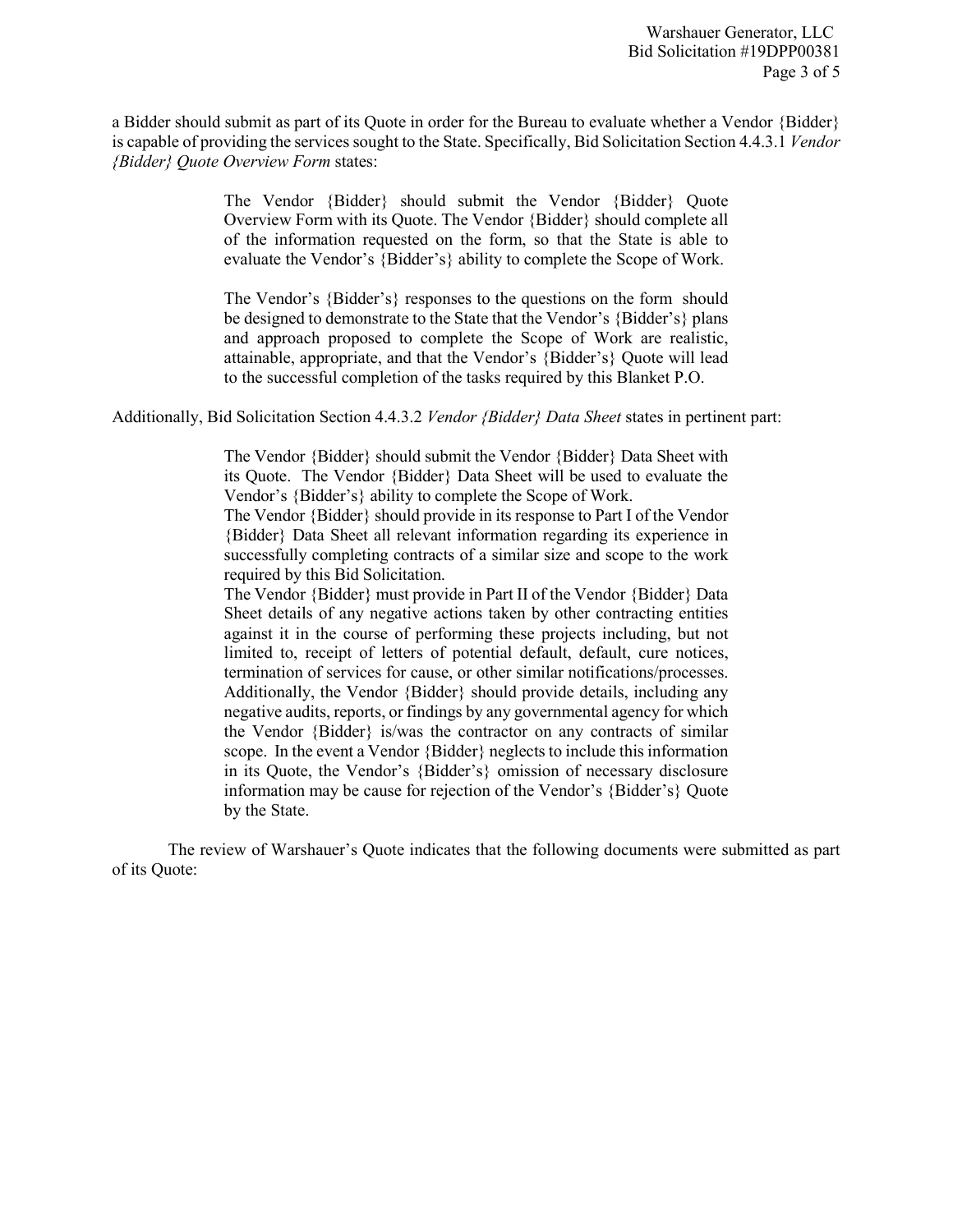| <b>Ouote 00003716 - Warshauer Generator LLC</b>                    |                                                                        |  |  |  |
|--------------------------------------------------------------------|------------------------------------------------------------------------|--|--|--|
| Subcontractors Terms & Conditions<br>General<br>Items<br>Questions | Attachments(13)<br>Evaluations<br>Preference<br>Reminders<br>Summary   |  |  |  |
|                                                                    |                                                                        |  |  |  |
| <b>Files</b>                                                       |                                                                        |  |  |  |
|                                                                    |                                                                        |  |  |  |
| Name                                                               | Description                                                            |  |  |  |
| <b>INSURANCE CERT</b><br>(view details)                            | <b>CERTIFICATE OF INSURANCE</b>                                        |  |  |  |
| 19DPP003781 PRICE SHEET<br>(view details)                          | PRICE SHEETS FOR CENTRAL, NORTHERN, SOUTHERN REGIONS AND DOC LOCATIONS |  |  |  |
| <b>REGISTRATION FORMS</b><br>(view details)                        | SMALL BUSINESS, REGISTRATION CERT, PUBLIC WORKS CONTRACTOR             |  |  |  |
| <b>AFFIRMATIVE ACTION</b><br>(view details)                        | <b>FORM</b>                                                            |  |  |  |
| <b>OFFER &amp; ACCEPTANCE</b><br>(view details)                    | OFFER AND ACCEPTANCE                                                   |  |  |  |
| <b>OWNERSHIP</b><br>(view details)                                 | <b>OWNERSHIP DISCLOSURE</b>                                            |  |  |  |
| <b>DISCLOSURE OF IRAN INVESTMENTS</b><br>(view details)            | DISCLOSURE OF IRAN INVESTMENTS                                         |  |  |  |
| <b>SUBCONTRACTOR</b><br>(view details)                             | <b>SUBCONTRACTOR</b>                                                   |  |  |  |
| <b>POLITICAL CONTRIBUTION</b><br>(view details)                    | POLITICAL CONTRIBUTION                                                 |  |  |  |
| <b>INVESTIGATIONS</b><br>(view details)                            | DISCLOSURE OF INVESTIGATIONS                                           |  |  |  |
| <b>SOURCE DISCLOSURE</b><br>(view details)                         | SOURCE DISCLOSURE                                                      |  |  |  |
| <b>COOPERATIVE PURCHASING</b><br>(view details)                    | <b>COOPERATIVE PURCHASING</b>                                          |  |  |  |
| <b>CHAPTER 51</b><br>(view details)                                | TWO-YEAR CHAPTER 51                                                    |  |  |  |

No additional documents or attachment were submitted by Warshauer. Neither the Vendor {Bidder} Quote Overview Form nor the Vendor {Bidder} Data Sheet was included with Warshauer's Quote. Additionally, the Hearing Unit's independent review of each of the documents comprising Warshauer's Quote reveals that none of information sought in the Quote Overview Form or the Data Sheet was provided by Warshauer in any of the attached documents.

Because Warshauer did not include the requested information with its Quote, the Bureau was not able to evaluate whether Warshauer had the ability to successfully complete the Scope of Work. While the Bureau was able to confirm that Warshauer is a current vendor on some State Blanket P.O.s, including T2732-Maintenance/Repair and Replacement Portable Commercial Mobile Generator, G4014-Mobile Light Towers, and T2871-Trailer Mounted Generators, the services provided in both T2732 and T2871 are different from those required under the subject procurement. Without any additional information the Bureau was not able to conclude that Warshauer would be able to undertake and complete the Scope of Work of the current procurement.

Finally, permitting Warshauer to revise its Quote and submit missing information after the Quote submission deadline would result in an impermissible supplementation of Warshauer's bid submission, which the Division cannot allow as doing so would be contrary to the Court's holding in In re Protest of Award of On-Line Games Prod. & Operation Servs. Contract, Bid No. 95-X-20175, 279 N.J. Super. 566, 597 (App. Div. 1995). In On-Line Games, the Appellate Division held that [i]n clarifying or elaborating on a proposal, a bidder explains or amplifies what is already there. In supplementing, changing or correcting a proposal, the bidder alters what is there. It is the alteration of the original proposal which was interdicted by the RFP". With its Protest Letter, Warshauer submitted a number of documents which it states demonstrate its ability to complete the Scope of Work. While Warshauer is not permitted to supplement its Quote after submission deadline, the review of provided attachments reveals that none of information requested in Bid Solicitation Section 4.4.3.1 *Vendor {Bidder} Quote Overview Form* or Bid Solicitation